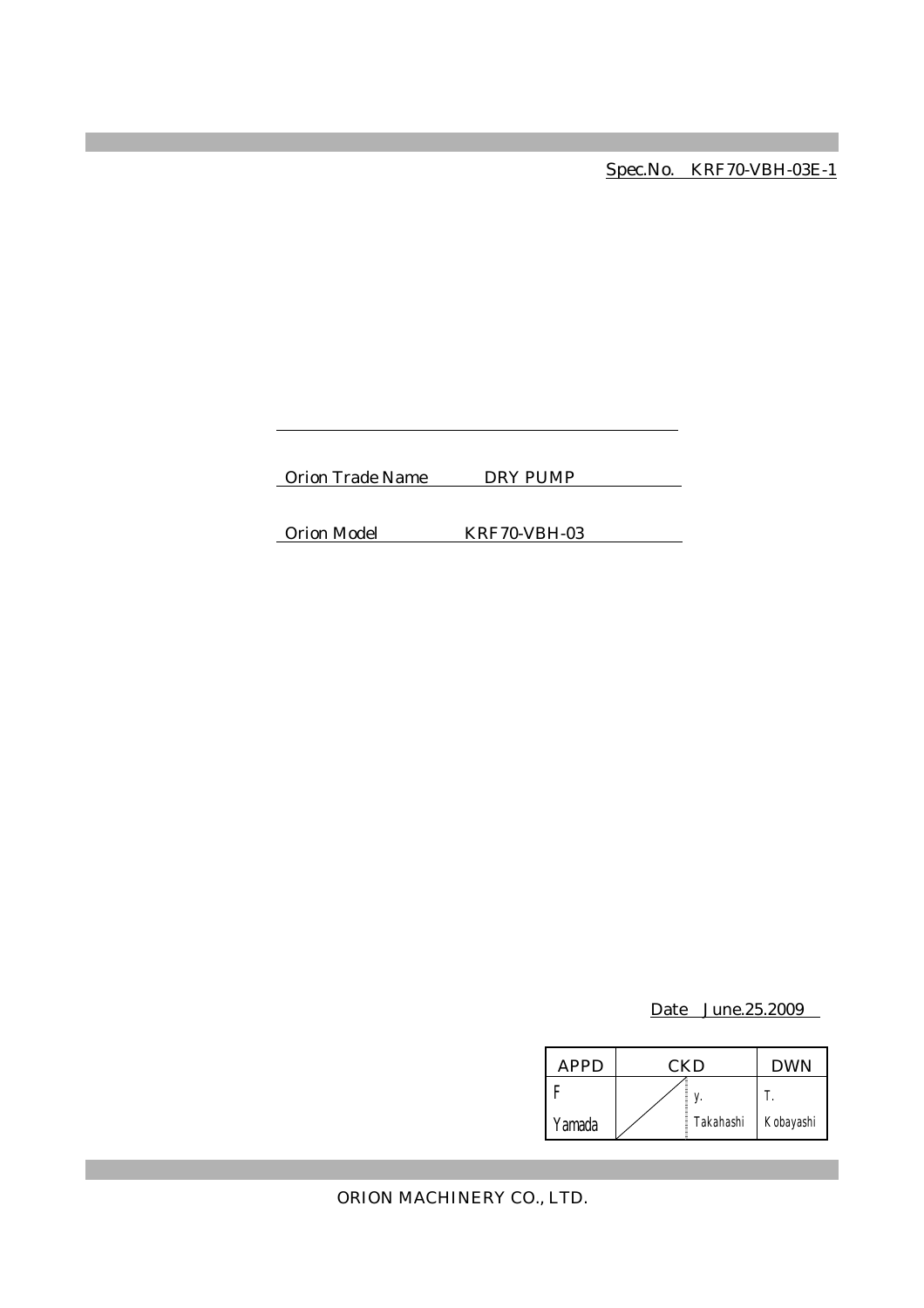## 1. Warranty

## 1-1.Warranty information

When the breakdown occurs by any chance in the guaranteed term because of our clear responsibility, I will repair by the following free of charge. (note)It limits it when using it in Japan.

It wishes actual expenses to be borne responsibility for the adjustment exclusion item. (The alternative part transportation fee and the serviceman movement cost, etc. are included. )

## 1-2. Warranty period

The product shall be warranted for a period of one year from the date of purchase, or for 3000 hours of operation, whichever comes first.

## 1-3. Items exempted from warranty

Consumable parts and periodic replacement parts.

Fault caused by careless handling or improper use and maintenance. (Operation not following the specifications and the instruction manual. Operation under abnormal environmental conditions.)

Fault caused by fire, flood, lightning stoke, abnormal voltage or unforeseen disasters.

Fault caused by repair or modification not performed by ORION or ORION authorized service contractors.

Change of appearance, such as damage or deterioration caused in general use.

 Secondary damages caused by the fault (Incidental damages such as loss, inconvenience, and commercial loss resulting from the failed product).

(Note) In case of a fault or an accident, contact the dealer with the model name and serial number.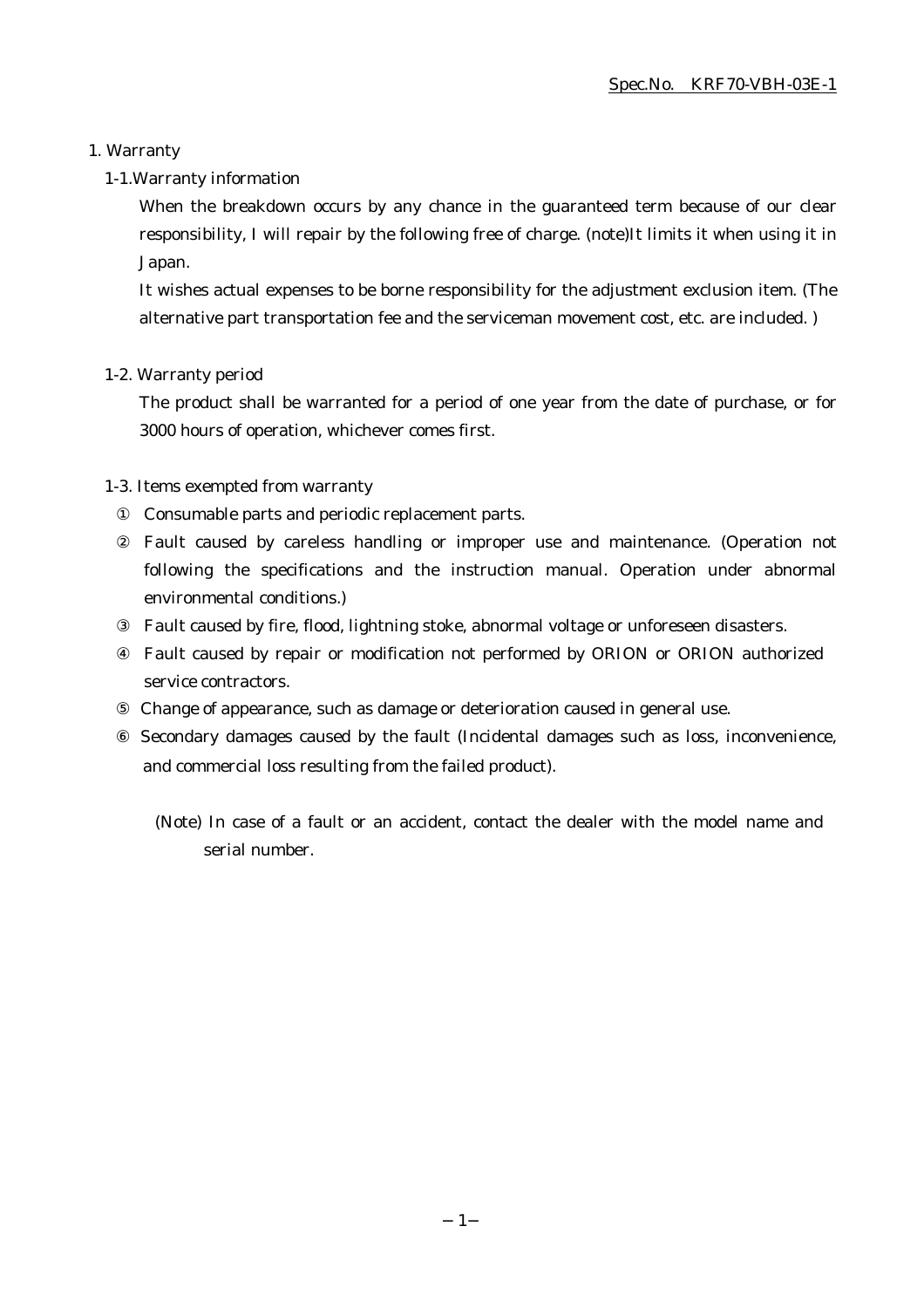#### Spec.No. KRF70-VBH-03E-1

- 2.Consumable parts / Periodic replacement parts
- (1) Consumable parts (Parts to be replaced depending on the state at the time of inspection)

| <b>Name of Parts</b>               | <b>Parts Number</b>   | Qty/ unit                              | Inspection period                               | Replacement criterion                                      |
|------------------------------------|-----------------------|----------------------------------------|-------------------------------------------------|------------------------------------------------------------|
| Filter element<br>(Inlet side)     | 04000451010           | 1                                      | 1 week                                          | When damaged, or dirt cannot be<br>removed by blowing air. |
| Delivery element<br>(Exhaust side) | 04044336010           | $\mathbf{1}$                           | 1 week                                          | When damaged, or dirt cannot be<br>removed by blowing air. |
| $*1$<br>Liner                      | 040000410<br>$\theta$ | To be decided by<br>actual positioning | Replacement of<br>vane                          | When damaged.                                              |
| Gasket (B)                         | 04010297010           | $\overline{4}$                         | Removal of<br>suction case and<br>delivery case | When damaged or worn.                                      |
| Gasket                             | 03042561010           | $\boldsymbol{2}$                       | Removal of<br>suction case and<br>delivery case | When damaged or worn.                                      |
| Rubber packing                     | 03042560010           | $\boldsymbol{2}$                       | Replacement of<br>element                       | When damaged or worn.                                      |
| Packing                            | 04001458010           | $\boldsymbol{2}$                       | Replacement of<br>element                       | When damaged or worn.                                      |
| Spring tube                        | 04042925010           | $\boldsymbol{2}$                       | Replacement of<br>element                       | When damaged or worn.                                      |
| Spider                             | 04101313010           | $\mathbf{1}$                           | 6 months                                        | When it was cracked or damaged                             |

\*1 The second digit from the right is subject to thickness.

0.2t(white) 1, 0.1t(black) 2, 0.05t(yellow) 3, 0.03t(red) 4

(2) Maintenance of plastic parts affecting safe operation

Replace the following plastic parts that may affect safe operation promptly when any damage or deformation is found. Failure to do so may cause injury.

| Name of Parts  | Parts Number | Qty/ unit |
|----------------|--------------|-----------|
| Front cover 70 | 03101447010  |           |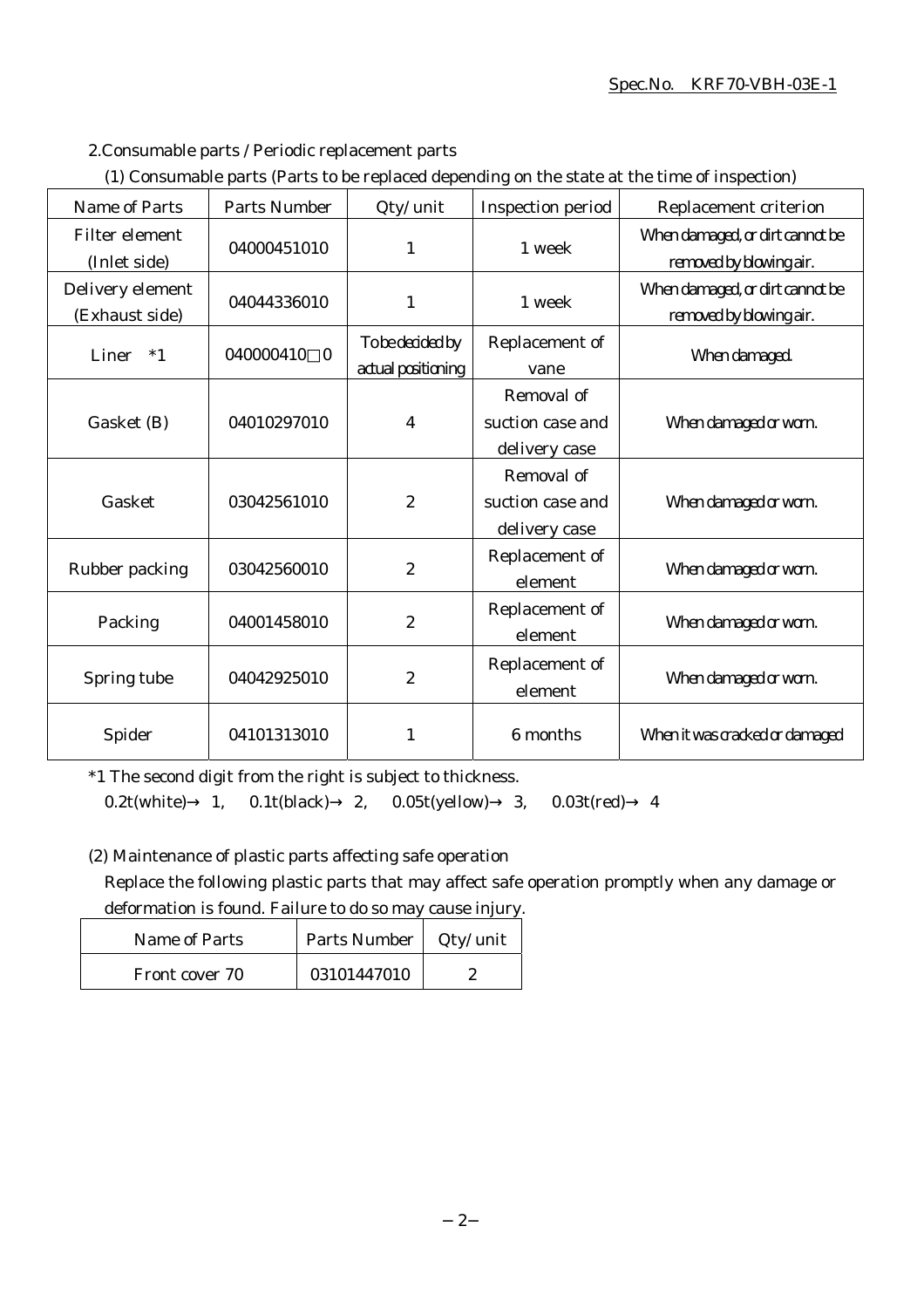| Name of Parts  | Parts Number | Qty<br>unit    | Exchange time<br>Operation under normal pressure. |
|----------------|--------------|----------------|---------------------------------------------------|
| Vane           | 04101504010  | 6              | 6,000                                             |
| <b>Bearing</b> | 0A000332000  | $\overline{c}$ | 6,000                                             |

(3) Replacement parts (Parts to be replaced at regular time intervals)

\* The indicated blade replacement period is recommended in order to help prevent breakdown due to blade wear, and assumes average blade wear at 60Hz operation; specific performance is not guaranteed. The blade should be replaced soon if performance decreases or noise levels increase.

\* When vanes are replaced, replace bearing at the same time. Use ORION specified bearings that are lubricated with special grease.

# \* Use the maintenance kit for replacement parts.

| Name of Parts                  | <b>Parts Number</b> | Items          | Pcs / kit |
|--------------------------------|---------------------|----------------|-----------|
| Maintenance kit 70<br>Assembly | 04101347010         | Vane           | 6         |
|                                |                     | <b>Bearing</b> |           |
|                                |                     | Liner (white)  |           |
|                                |                     | Liner (black)  | 2         |
|                                |                     | Liner (yellow) |           |
|                                |                     | Liner (red)    |           |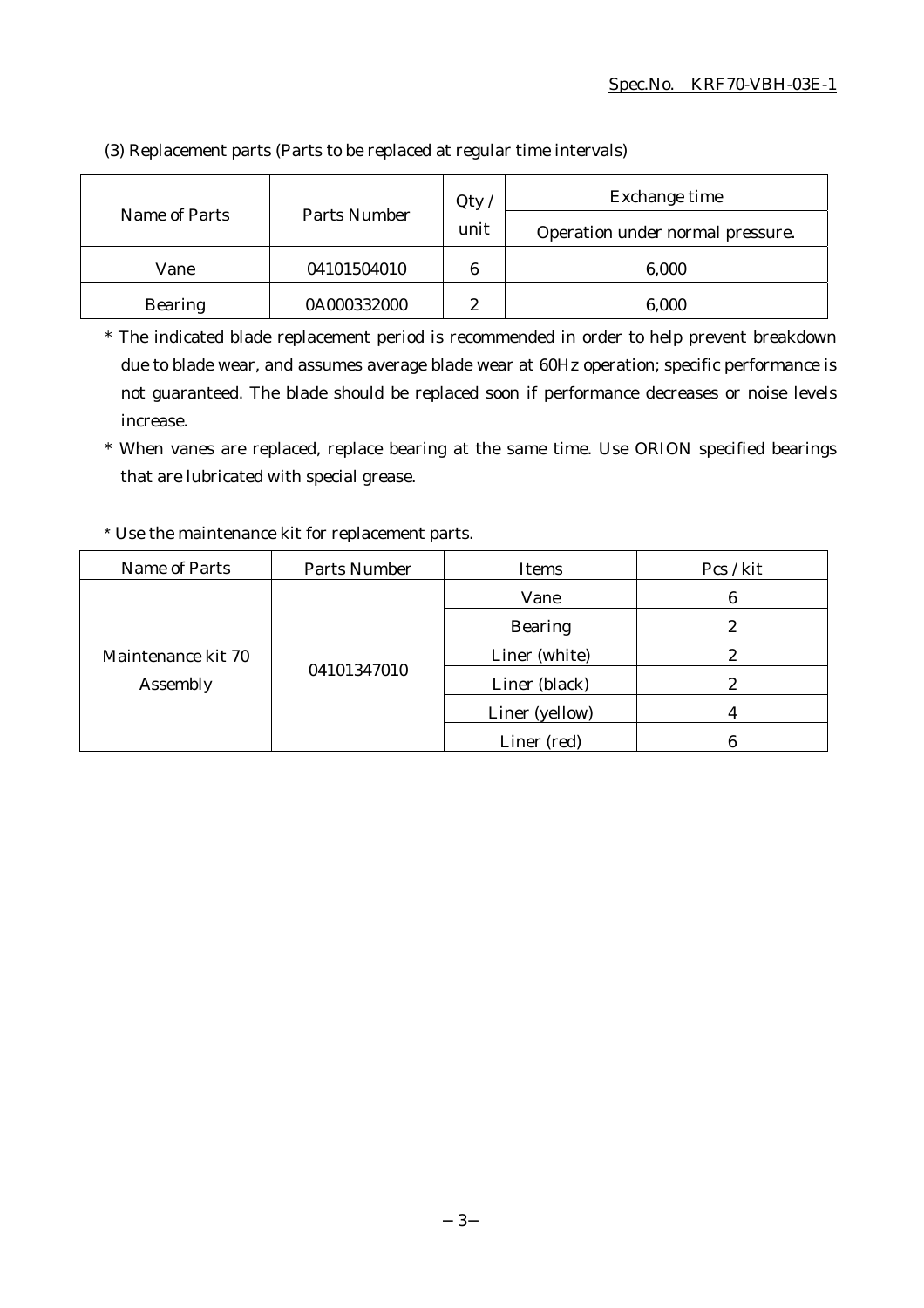# 3. Specifications

| Model                                |                                    | <b>KRF70-VBH-03</b>                                                                                                 |                            |  |
|--------------------------------------|------------------------------------|---------------------------------------------------------------------------------------------------------------------|----------------------------|--|
| Frequency                            |                                    | 50                                                                                                                  | 60                         |  |
| Designed capacity *                  |                                    | 1130                                                                                                                | 1350                       |  |
| Continuous operative<br>pressure *   |                                    | Vacuum and pressure in total: 80 or less                                                                            |                            |  |
| Diameter of piping<br>connection     |                                    | Rc1                                                                                                                 |                            |  |
|                                      | <b>Installation method</b>         | The leg of the motor is installed                                                                                   |                            |  |
|                                      | Phase output pole                  | Three-phase 2.2                                                                                                     | $\boldsymbol{6}$           |  |
| Acceptable motor                     | Frame no.                          | 112M                                                                                                                |                            |  |
|                                      | Frequency                          | 50/60Hz                                                                                                             |                            |  |
| Setting for thermal<br>protection *3 |                                    | Rated current shown in the name plate of motor                                                                      |                            |  |
| <b>Mass</b>                          |                                    | 48                                                                                                                  |                            |  |
| Painting color                       |                                    | <b>Black (Except some parts)</b>                                                                                    |                            |  |
|                                      | <b>Installation site</b>           | Indoor                                                                                                              |                            |  |
|                                      | Permissible ambient<br>temperature | 0to40                                                                                                               |                            |  |
| <b>Installation condition</b>        | Permissible ambient<br>humidity    |                                                                                                                     | $65 \pm 20$<br>(JIS Z8703) |  |
| (Suction air)                        | Conditions                         | Conditions where there is no corrosive and<br>explosive gas exist.<br>Clean air without vapor and dew condensation, |                            |  |
|                                      |                                    | and less dirt and dust.                                                                                             |                            |  |
| <b>Operation noise *4</b>            | dB                                 | 73                                                                                                                  | 74                         |  |

\*1 Designed capacity: It is the theoretical value calculated from capacity. Please use the pressure-flow rate diagram for the actual flow rate.

- \*2 Continuous operative pressure: Operative range of pressure. Install the gauge and controller to the pump or the piping, and use the Dry Pump at the continuous operative pressure or less.
- \*3 Use the thermal set value as a target since the apparatus and acceptable motor are different individually
- \*4 Operating noise level is only an actually measured value vacuum 80kPa, and not guaranteed.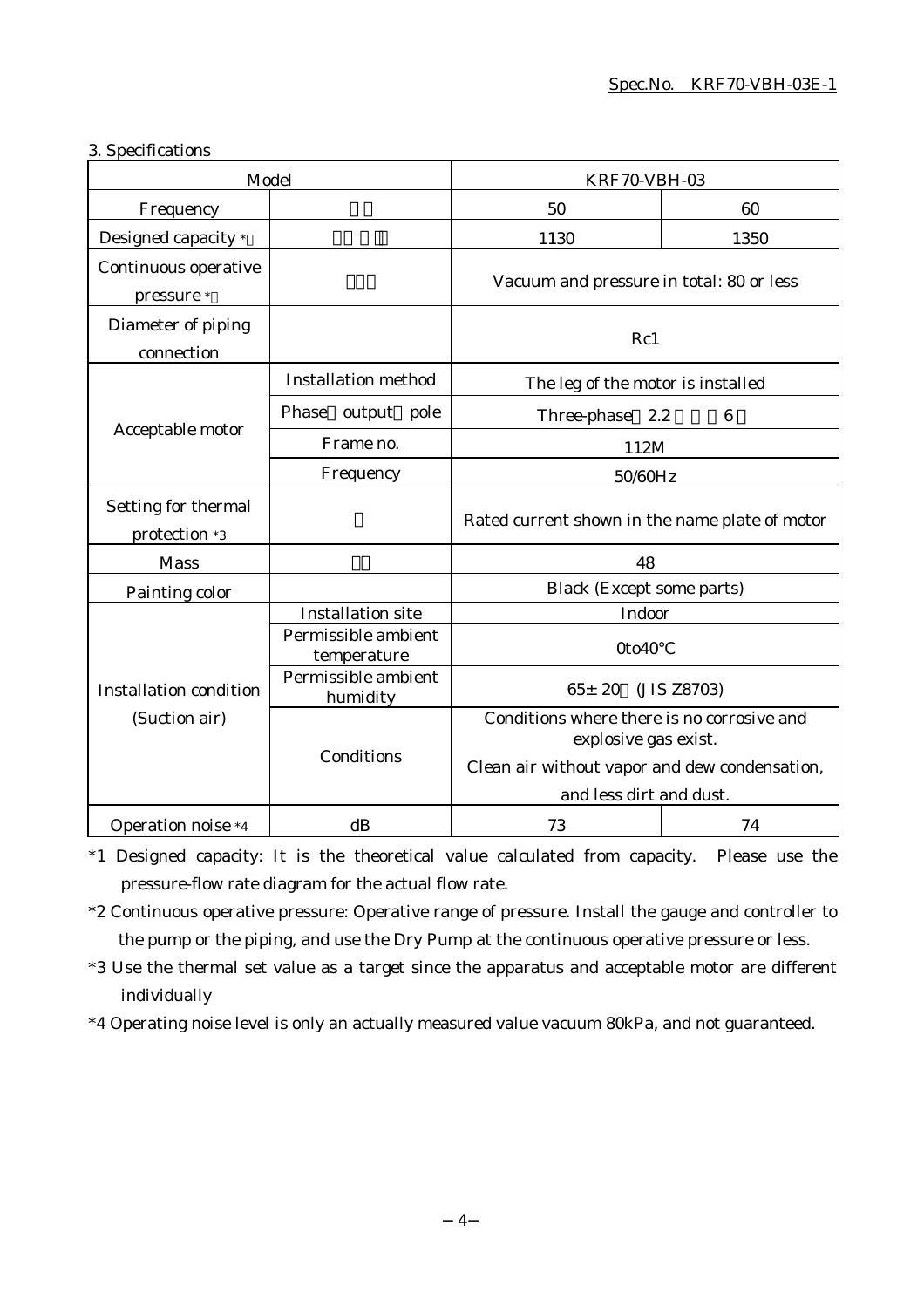#### 4. Precautions

- (1) Observe precautions, and operate the product within specifications.
- (2) Read the instruction manual prior to installation, operation, maintenance and inspection of the product. Especially pay attention to safety.
- (3) The vanes may get damaged if the residual pressure reverses the rotation when the pump stops. A check valve must be installed within 50 cm from the inlet port or exhaust port for protection.
- (4) Be sure to install the product horizontally on the flat surface.
- (5) Operating the product in an enclosed space may cause malfunction due to heat generated from the pump. Provide good ventilation around the product, so the ambient temperature does not exceed the permissible level.
- (6) Be sure to clean the filters periodically. Failure to do so may cause clogging and result in trouble due to overload.
- (7) Wiring work has to be performed by qualified personnel according to applicable laws and in-house regulations.
- (8) Be sure to install an overload protection such as a thermal relay in the electric circuit.
- (9) Allowable intermittent power supply voltage fluctuation range is  $\pm 10\%$  of the specified voltage; allowable sustained supply voltage fluctuation range is  $\pm 5\%$  of the specified voltage.
- (10) Be sure to use the product 1,000m or below above sea level.
- (11) The pump is not equipped with Motor, needed to install the motor as specified in this specification sheet.
- (12) Adjust Alignment (less than 0.3 mm) correctly when install the motor onto the Pump. Under the miss-alignment operation, it may cause abnormal noise with vibration then damaged.

#### 5. Accessories

| D type compound gauge | 60 | 2 piece |
|-----------------------|----|---------|
| Coupling (Motor side) |    | 1 piece |
| Spider                |    | 1 piece |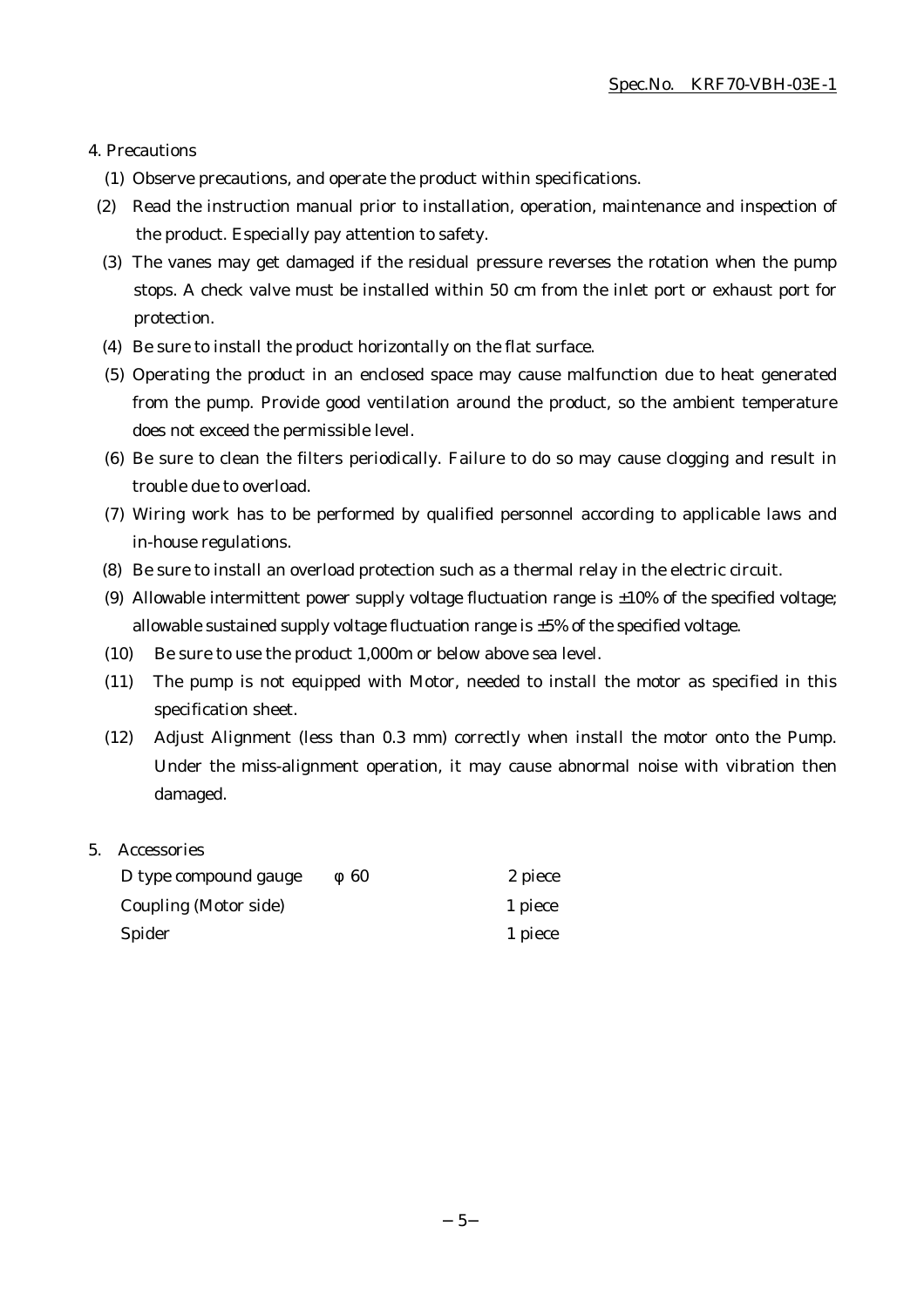# 6. Pressure-Flow rate diagram

# KRF70-VBH-03



Conditions: 1 atmospheric pressure

20